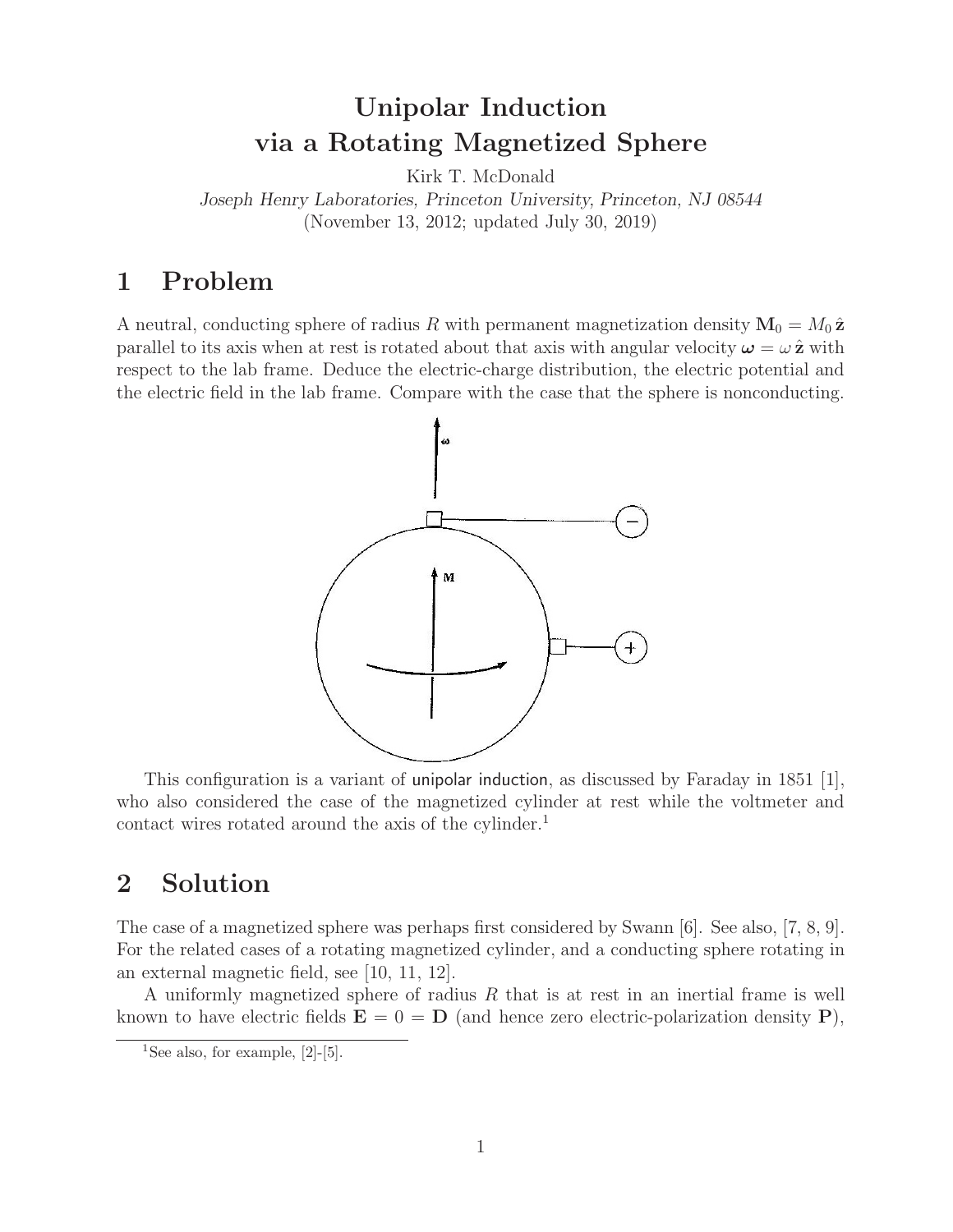while the magnetic fields are given (in Gaussian units) by,

$$
\mathbf{B}(r > R) = \mathbf{H}(r > R) = \frac{3(\mathbf{m}_0 \cdot \hat{\mathbf{r}})\hat{\mathbf{r}} - \mathbf{m}_0}{r^3}, \quad \mathbf{B}(r < R) = \frac{8\pi}{3}\mathbf{M}_0, \quad \mathbf{H}(r < R) = -\frac{4\pi}{3}\mathbf{M}_0, \tag{1}
$$

where the magnetic moment  $\mathbf{m}_0$  is given by,<sup>2</sup>

$$
\mathbf{m}_0 = \frac{4\pi R^3}{3} \mathbf{M}_0. \tag{2}
$$

However, it is not self-evident that these forms hold in the lab frame of the present problem.

#### **2.1 Analysis Using a Comoving Inertial Frame**

As discussed in [14, 15, 16, 17], the best approach to an understanding of lab-frame electrodynamics of a rotating system is via a comoving inertial frame corresponding to some point in the rotating system.

We follow Minkowski  $[14]$  in arguing that the local magnetization at a point P in the rotating sphere equals the rest value  $M_0$  according to an observer in the inertial frame that is instantaneously comoving with point P. That is  $M^* = M_0$ , where the superscript  $*$  indicates quantities observed in the comoving inertial frame.

Similarly, we expect that the electric polarization  $\mathbf{P}^{\star}$  near point P in the comoving inertial frame equals that of the magnetized sphere in an inertial rest frame, namely  $P^* = 0$ .

Writing **v** as the velocity of point  $P$  in the lab frame, the field transformations to the comoving inertial frame are [18] (see also [19]), to order  $v/c$  where c is the speed of light in vacuum,

$$
\mathbf{B}^* = \mathbf{B} - \frac{\mathbf{v}}{c} \times \mathbf{E}, \qquad \mathbf{D}^* = \mathbf{D} + \frac{\mathbf{v}}{c} \times \mathbf{H}, \qquad \mathbf{E}^* = \mathbf{E} + \frac{\mathbf{v}}{c} \times \mathbf{B}, \qquad \mathbf{H}^* = \mathbf{H} - \frac{\mathbf{v}}{c} \times \mathbf{D},
$$
  

$$
\mathbf{M}^* = \mathbf{M} + \frac{\mathbf{v}}{c} \times \mathbf{P}, \qquad \mathbf{P}^* = \mathbf{P} - \frac{\mathbf{v}}{c} \times \mathbf{M}, \tag{3}
$$

and the inverse transformations are,

$$
\mathbf{B} = \mathbf{B}^{\star} + \frac{\mathbf{v}}{c} \times \mathbf{E}^{\star}, \qquad \mathbf{D} = \mathbf{D}^{\star} - \frac{\mathbf{v}}{c} \times \mathbf{H}^{\star}, \qquad \mathbf{E} = \mathbf{E}^{\star} - \frac{\mathbf{v}}{c} \times \mathbf{B}^{\star}, \qquad \mathbf{H} = \mathbf{H}^{\star} + \frac{\mathbf{v}}{c} \times \mathbf{D}^{\star},
$$

$$
\mathbf{M} = \mathbf{M}^{\star} - \frac{\mathbf{v}}{c} \times \mathbf{P}^{\star}, \qquad \mathbf{P} = \mathbf{P}^{\star} + \frac{\mathbf{v}}{c} \times \mathbf{M}^{\star}.
$$
(4)

We now find the lab-frame polarization and magnetization densities inside the rotating sphere (at point  $P = r \hat{\bf r} = {\bf r}$  in spherical coordinates in the lab frame) to be,

$$
\mathbf{P}(r < R) = \frac{\mathbf{v}}{c} \times \mathbf{M}_0 = \frac{\boldsymbol{\omega} \times \mathbf{r}}{c} \times \mathbf{M}_0 = \frac{\omega M_0}{c} \mathbf{r}_{\perp} = \frac{r \omega M_0}{c} \left( \sin^2 \theta \, \hat{\mathbf{r}} + \frac{\sin 2\theta}{2} \, \hat{\boldsymbol{\theta}} \right),\tag{5}
$$

$$
\mathbf{M}(r < R) = \mathbf{M}_0. \tag{6}
$$

<sup>&</sup>lt;sup>2</sup>See, for example, sec. 5.10 of  $[13]$ .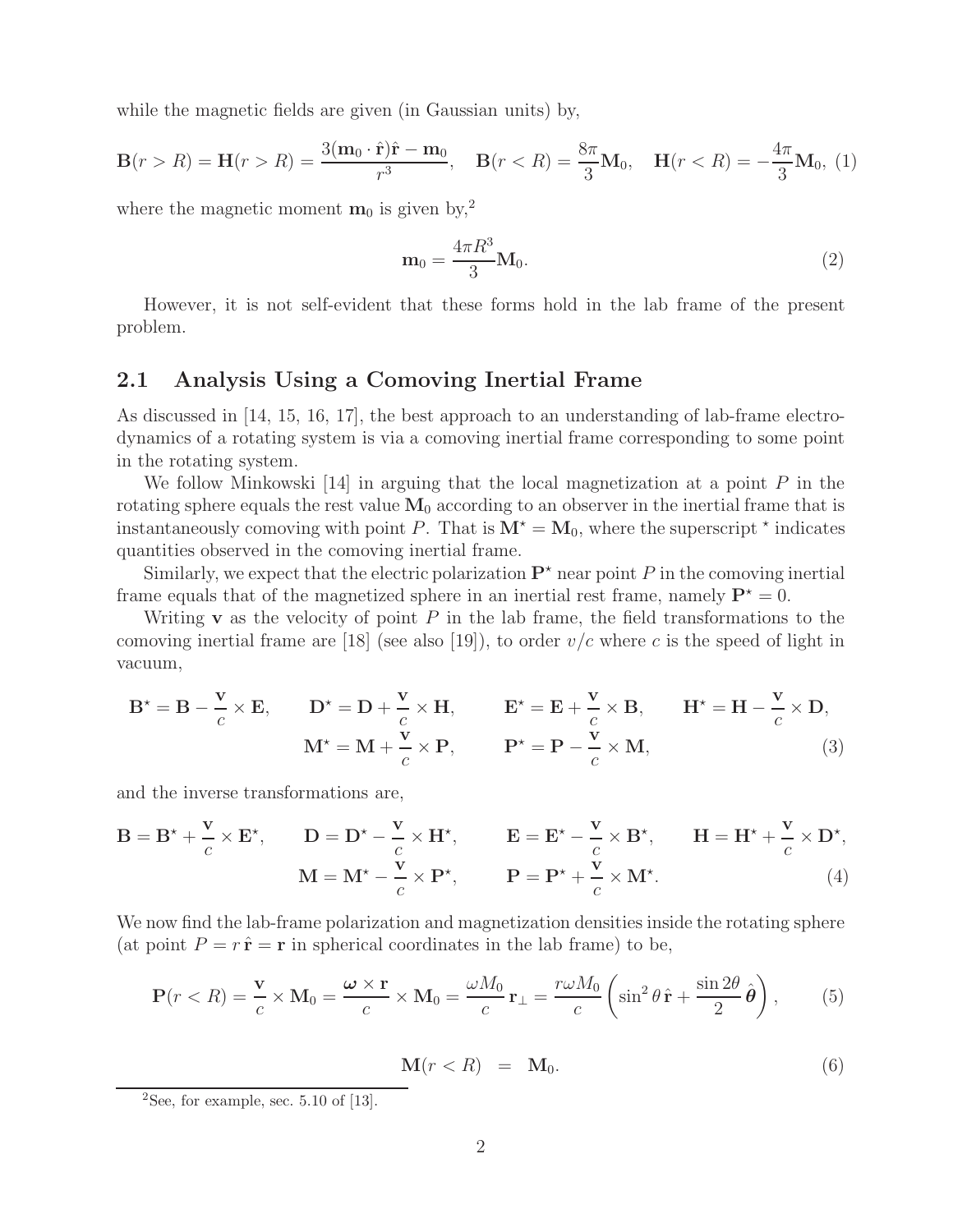Hence, there is a uniform bound volume-charge density inside the sphere given by,

$$
\rho_{\text{bound}}(r < R) = -\nabla \cdot \mathbf{P} = -\frac{2\omega M_0}{c} \,. \tag{7}
$$

Likewise, there is a bound surface-charge density,

$$
\sigma_{\text{bound}}(r=R) = \mathbf{P}(R^{-}) \cdot \hat{\mathbf{r}} = \frac{\omega R M_0 \sin^2 \theta}{c}, \qquad (8)
$$

where  $\theta$  is the polar angle with respect to the *z*-axis. The total bound charge is zero,

$$
Q_{\text{bound}} = \int \rho_{\text{bound}} d\text{Vol} + \int \sigma_{\text{bound}} d\text{Area} = -\frac{8\pi R^3 \omega M_0}{3c} + \frac{2\pi R^3 \omega M_0}{c} \int_{-1}^1 (1 - \cos^2 \theta) d\cos \theta = 0.
$$
\n(9)

#### **2.2 Analysis in the Rotating Frame**

The principles of electrodynamics in a rotating frame are summarized in the Appendix.

We cannot assume without question that the magnetization of the cylinder is  $M_0$  according to an observer at rest in the rotating frame. The best strategy is to use the comoving analysis of sec. 2.1 to identify the fields in the lab frame, and then use the transformations  $(39)-(40)$  to find the fields in the rotating frame, which we designate with a ',

$$
\mathbf{B}' = 4\pi \mathbf{M}_0, \quad \mathbf{D}' = 0, \quad \mathbf{E}' = 0, \quad \mathbf{H}' = 0, \quad \mathbf{P}' = 0, \quad \mathbf{M}' = \mathbf{M}_0. \tag{10}
$$

As the rotating frame is the rest frame of the magnetized sphere, we might have naïvely assumed these results to be obvious.

We can now consider Maxwell's equations  $(45)-(48)$  for  $D'$  and  $H'$  in the rotating frame. In the present example there are no free sources for  $D'$  or  $H'$ , and also no "other" sources according to eqs. (49)-(50). Thus, it is consistent with Maxwell's equations in the rotating frame that  $D' = 0 = H'$ . Then, using  $P' = 0$  and  $M' = M_0$  we have that  $E' = 0$  and  $\mathbf{B}' = 4\pi \mathbf{M}_0.$ 

Alternatively, we can consider Maxwell's equations (51)-(52) for **E'** and **B'**. On examining the extensive list  $(53)-(56)$  of possible sources in the rotating frame, we see that the eqs.  $(51)$ -(52) reduce to,

$$
\nabla' \cdot \mathbf{E}' = 0, \qquad \nabla' \times \mathbf{B}' = \nabla' \times 4\pi \mathbf{M}_0, \tag{11}
$$

so that we again find  $\mathbf{E}' = 0$  and  $\mathbf{B}' = 4\pi \mathbf{M}_0$ .

Transforming the fields from the rotating frame back to the lab frame we again obtain the results of eqs.  $(5)-(6)^3$ 

Although the electric polarization,  $P' = 0$ , vanishes in the rotating frame (since this could only be due to a moving magnetization in this example), the bound charge density (41) is nonzero,

$$
\rho'_{\text{bound}} = -\nabla' \cdot \mathbf{P}' - \frac{2\omega \cdot \mathbf{M}'}{c} + \frac{\mathbf{v}}{c} \cdot \nabla' \times \mathbf{M}' = -\frac{2\omega M_0}{c} = \rho_{\text{bound}}\,,\tag{12}
$$

<sup>3</sup>In particular, we find it completely consistent to use the transformation  $P = P' + v/c \times M'$  from the rotating frame to the lab frame, despite a claim to the contrary in [23].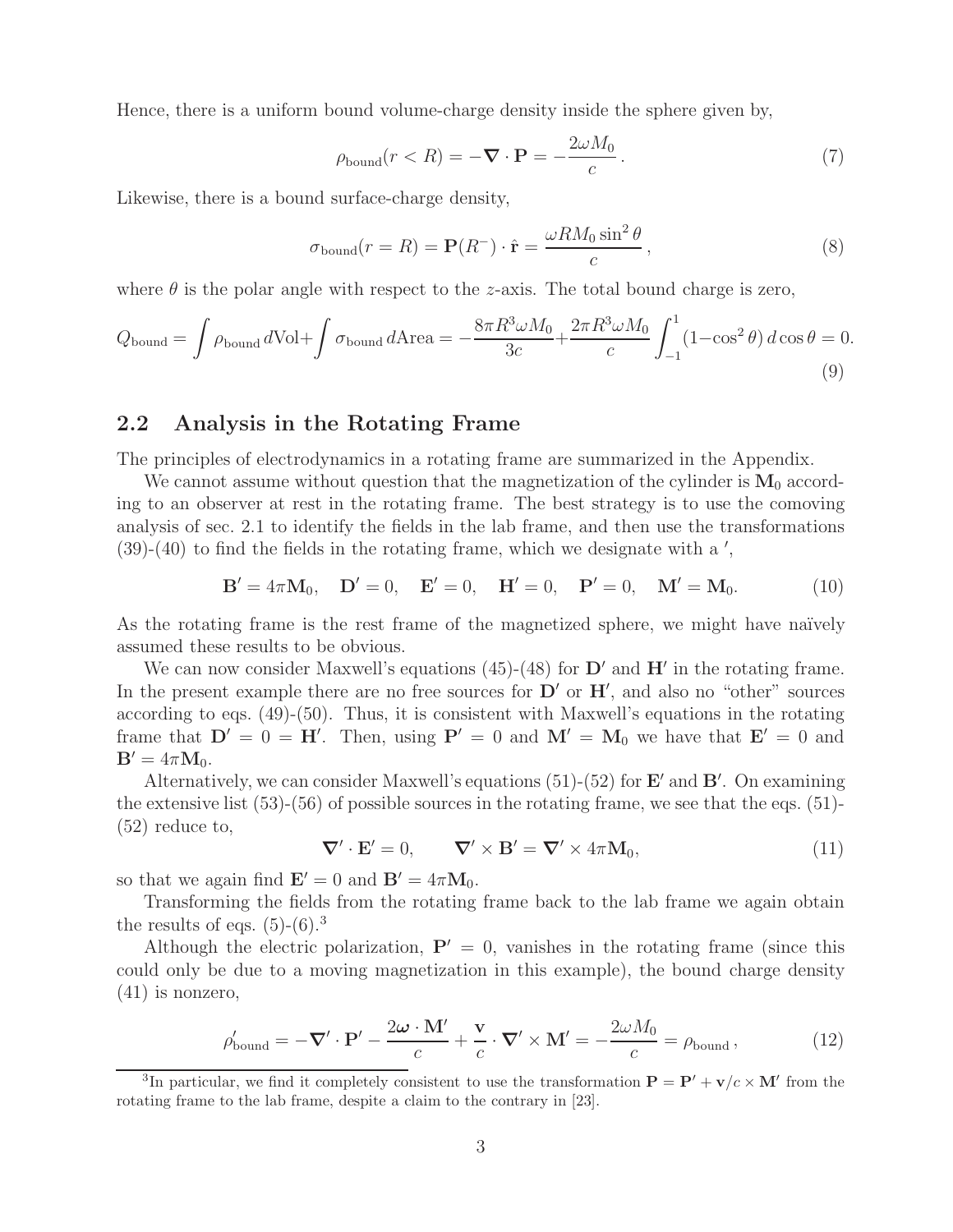recalling eqs. (7)-(8). Similarly, there is a bound surface charge density on the outer circumference of the sphere in the rotating frame given by,

$$
\sigma_{\text{bound}}' = \frac{\omega RM'}{c} = \frac{\omega RM_0}{c} = \sigma_{\text{bound}}\,,\tag{13}
$$

also recalling eq. (8).

*Thus, investigations of electromagnetism on the Earth's surface are not subject to "fictitious" charge and current densities (55)-(55) as can occur in some examples of physics in a rotating frame.*

### **2.3 Nonconducting Sphere**

If the sphere is nonconducting there are no free charges or currents.<sup>4</sup>

The electric field  $E$  can be deduced from a scalar potential  $V$ ,

$$
\mathbf{E} = -\nabla V = -\nabla V_{\rho} - \nabla V_{\sigma},\tag{14}
$$

where the potential  $V_\rho$  (continuous at  $r = R$ ) due to the bound volume-charge density (7) is,

$$
V_{\rho}(r < R) = -\frac{4\pi\omega M_0}{3c}(3R^2 - r^2), \qquad V_{\rho}(r > R) = -\frac{8\pi R^3 \omega M_0}{3cr}, \tag{15}
$$

and the potential  $V_{\sigma}$  (also continuous at  $r = R$ , and which obeys  $\nabla^2 V_{\sigma} = 0$  except at  $r = R$ ) due to the bound surface-charge density (8) can be written in the form,

$$
V_{\sigma}(r < R) = \sum_{n} A_{n} \frac{r^{n}}{R^{n}} P_{n}(\cos \theta), \qquad V_{\sigma}(r > R) = \sum_{n} A_{n} \frac{R^{n+1}}{r^{n+1}} P_{n}(\cos \theta), \qquad (16)
$$

where  $P_n$  is the Legendre polynomial of order n. Noting that,

$$
P_0 = 1,
$$
 and  $P_2 = \frac{3\cos^2\theta - 1}{2} = 1 - \frac{3\sin^2\theta}{2}$ , (17)

the bound surface-charge density (8) is related to the potential  $V_{\sigma}$  by,

$$
\sigma_{\text{bound}} = \frac{\omega R M_0 \sin^2 \theta}{c} = \frac{2\omega R M_0}{3c} (P_0 - P_2)
$$
  
= 
$$
\frac{E_{\sigma,r}(R^+) - E_{\sigma,r}(R^-)}{4\pi} = \frac{1}{4\pi} \left( \frac{\partial V_{\sigma}(R^-)}{\partial r} - \frac{\partial V_{\sigma}(R^+)}{\partial r} \right)
$$
  
= 
$$
\sum_n (2n+1) \frac{A_n}{4\pi R} P_n.
$$
 (18)

Hence, the Fourier coefficients  $A_n$  are all zero except that,

$$
A_0 = \frac{8\pi R^2 \omega M_0}{3c}, \quad \text{and} \quad A_2 = -\frac{8\pi R^2 \omega M_0}{15c}.
$$
 (19)

<sup>&</sup>lt;sup>4</sup>This case has been discussed in [24, 25].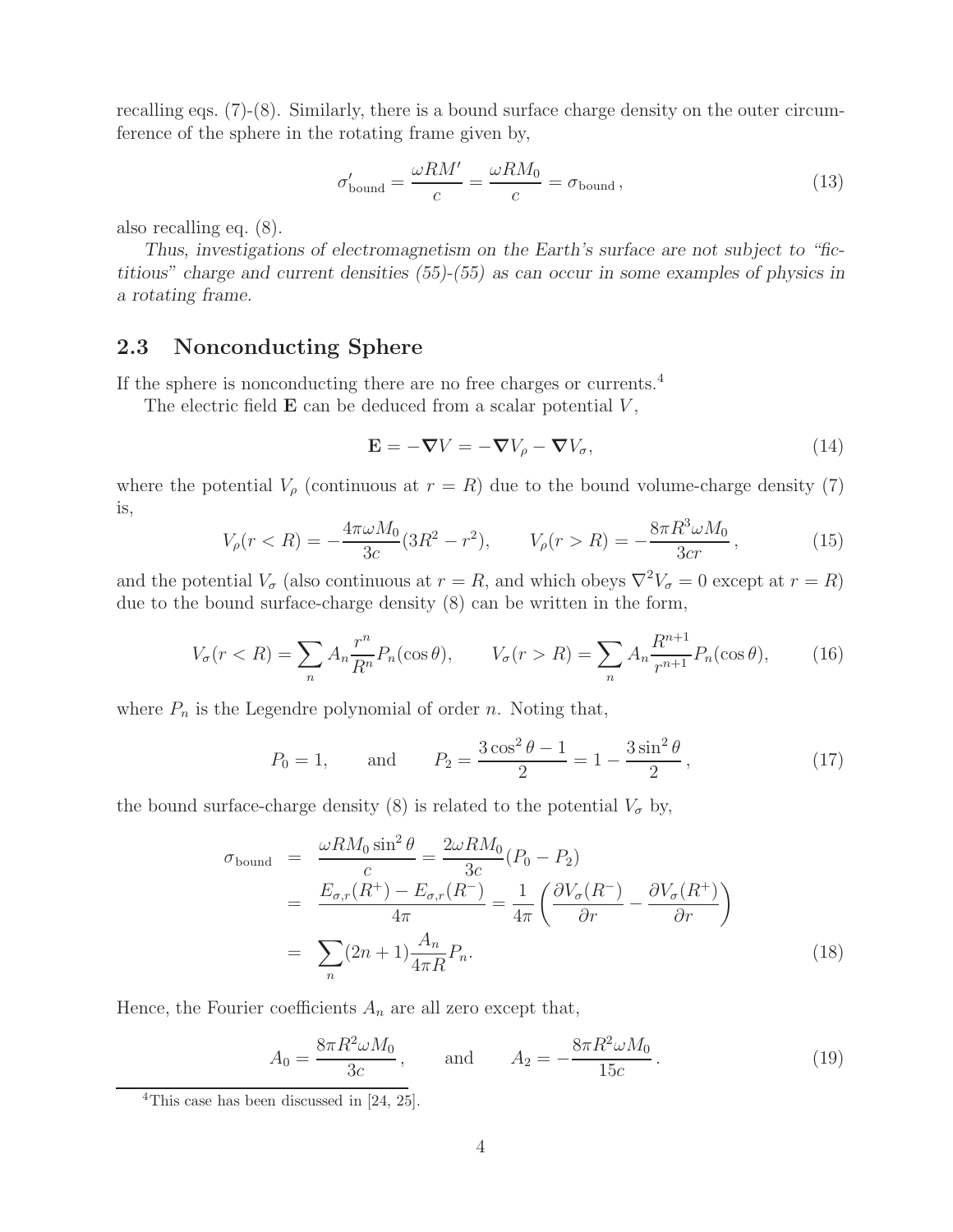Thus,

$$
V_{\sigma}(r < R) = \frac{8\pi\omega M_0}{3c} \left( R^2 - \frac{r^2}{5} P_2 \right), \qquad V_{\sigma}(r > R) = \frac{8\pi\omega M_0}{3c} \left( \frac{R^3}{r} - \frac{R^5}{5r^3} P_2 \right). \tag{20}
$$

and the total electric potential is,

$$
V(r < R) = -\frac{4\pi R^2 \omega M_0}{3c} + \frac{4\pi r^2 \omega M_0}{5c} (2 - \cos^2 \theta), \qquad V(r > R) = -\frac{4\pi R^5 \omega M_0}{15cr^3} (3\cos^2 \theta - 1).
$$
\n(21)

The difference  $\Delta V$  in potential between points on the equator and on the "north" pole of the sphere is,

$$
\Delta V = V(\theta = 90^{\circ}) - V(\theta = 0) = \frac{4\pi R^2 \omega M_0}{5c}.
$$
 (22)

Note also that inside the sphere,  $V(r < R) \neq V_0 + V_1 r^2 \sin^2 \theta = V^0 + V_1 r^2$ , so that the electric field is not in the **r**<sub>⊥</sub> direction,  $\mathbf{E}(r < R) \neq -2V_1r_{\perp} \hat{r_{\perp}}$ .

The radial electric field is,

$$
E_r(r < R) = -\frac{8\pi r \omega M_0}{5c} (2 - \cos^2 \theta), \qquad E_r(r > R) = -\frac{4\pi R^5 \omega M_0}{5cr^4} (3\cos^2 \theta - 1), \qquad (23)
$$

which obeys  $\sigma_{\text{bound}} = [E_r(R^+) - E_r(R^-)]/4\pi$ , and the  $\theta$ -field is,

$$
E_{\theta}(r < R) = -\frac{4\pi r \omega M_0}{5c} \sin 2\theta, \qquad E_{\theta}(r > R) = -\frac{4\pi R^5 \omega M_0}{5c^4} \sin 2\theta. \tag{24}
$$

The electric-displacement field is  $\mathbf{D} = \mathbf{E} + 4\pi \mathbf{P}$ , so outside the sphere  $\mathbf{D}(r>R) = \mathbf{E}(r>R)$ , while inside it,<sup>5</sup>

$$
D_r(r < R) = -\frac{4\pi r\omega M_0}{5c} (3\cos^2\theta - 1), \qquad D_\theta(r < R) = \frac{6\pi r\omega M_0}{5c} \sin 2\theta. \tag{25}
$$

The radial component of **D** is continuous at  $r = R$ , as expected.

The rotating bound-charge densities (which are proportional to  $\omega/c$ ) generate current densities proportional to  $\omega^2/c$ , which generate magnetic fields proportional to  $\omega^2 R^2/c^2$ . We neglect these tiny magnetic fields as this analysis is accurate only to order  $v/c \approx \omega R/c$ . In this approximation, the lab-frame magnetic fields are entirely due to the magnetization  $M \approx M_0$ , so the magnetic fields are given by eq. (1).

#### **2.4 Conducting Sphere**

As for the nonconducting sphere, any currents in/on a conducting sphere, other than those directly associated with the magnetization density  $\mathbf{M} \approx \mathbf{M}_0$ , are of order  $\omega^2 R^2/c^2$ , and we neglect the magnetic field which they generate. Then, the magnetic field in the lab frame is again given by eq. (1).

<sup>&</sup>lt;sup>5</sup>This case of a nonconducting, rotating sphere is an example where the free charge density is zero but the electric-displacement field **D** is nonzero.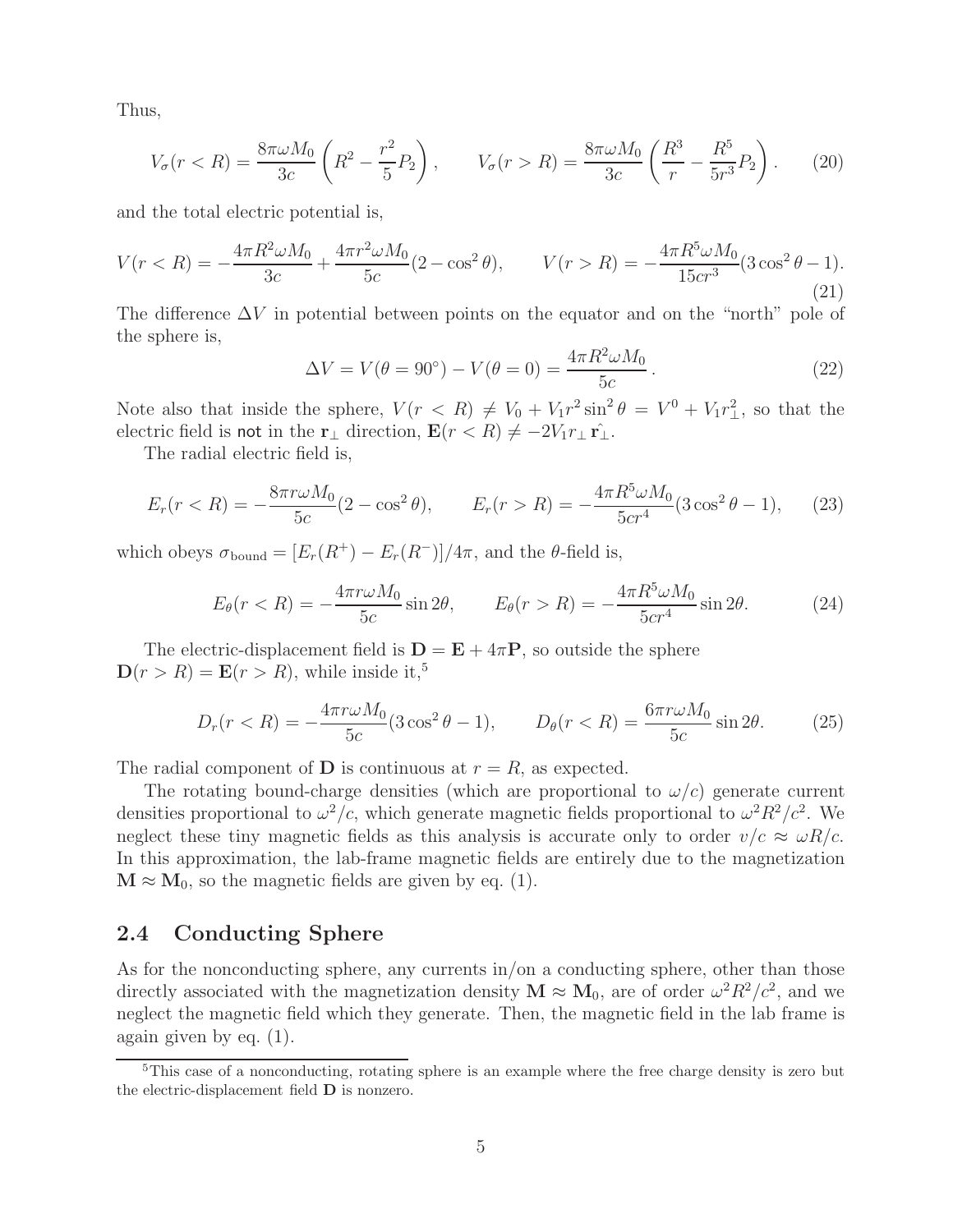The bound-charge distributions are the same for a conducting and a nonconducting sphere, so the electric field has contributions  $(17)-(24)$  in both cases. These contributions appear to have been ignored in all previous analyses, such as [6, 7, 8, 9]. However, as discussed further below, once it is established that the magnetic field inside the sphere in the lab frame is uniform (and parallel to the axis of rotation) the total electric-charge distribution and the electric field **E** are the same as for a conducting sphere, with zero magnetization, that rotates in a uniform, external magnetic field [12].

The free charges inside the sphere must be at rest relative to the rotating sphere. That is, the electric field in the comoving frame must be zero at points inside the sphere;  $E^*$  =  $0 = \mathbf{E} + \mathbf{v}/c \times \mathbf{B}$ , recalling eq. (3), so the lab-frame electric field for  $r < R$  is given by,

$$
\mathbf{E}(r < R) = -\frac{\mathbf{v}}{c} \times \mathbf{B} = -\frac{\boldsymbol{\omega} \times \mathbf{r}}{c} \times \frac{8\pi \mathbf{M}_0}{3} = -\frac{8\pi \omega M_0}{3c} \mathbf{r}_{\perp}.
$$
 (26)

The total electric-charge density inside the sphere is therefore,

$$
\rho_{\text{total}} = \frac{\nabla \cdot \mathbf{E}}{4\pi} = -\frac{4\omega M_0}{3c} = \rho_{\text{bound}} + \rho_{\text{free}},\tag{27}
$$

and hence the free-charge density is, recalling eq. (7),

$$
\rho_{\text{free}} = \frac{2\omega M_0}{3c} \,. \tag{28}
$$

From eq. (26) we deduce that the electric potential inside the sphere has the form,

$$
V(r < R) = V_0 + \frac{4\pi\omega M_0}{3c} r_{\perp}^2 = V_0 + \frac{4\pi\omega M_0}{3c} r^2 \sin^2 \theta = V_0 + \frac{8\pi r^2 \omega M_0}{9c} [1 - P_2(\cos \theta)], \tag{29}
$$

recalling eq. (17). As in eq. (16) the electric potential outside the sphere can be written as,

$$
V(r > R) = \sum_{n} A_n \frac{R^{n+1}}{r^{n+1}} P_n(\cos \theta),
$$
\n(30)

The potential is continuous at  $r = R$ , so we learn that all  $A_n$  vanish except  $A_0$  and  $A_2$ , and that,

$$
A_2 = -\frac{8\pi R^2 \omega M_0}{9c} \,. \tag{31}
$$

Assuming that the sphere is electrically neutral, coefficient  $A_0 = 0$ . Hence the electric potential outside the sphere is,

$$
V(r > R) = -\frac{8\pi R^5 \omega M_0}{9cr^3} P_2(\cos\theta),
$$
\n(32)

and the electric field outside the sphere is,

$$
E_r(r > R) = -\frac{8\pi R^5 \omega M_0}{3cr^4} P_2(\cos\theta), \qquad E_\theta(r > R) = -\frac{4\pi R^5 \omega M_0}{3cr^4} \sin 2\theta. \tag{33}
$$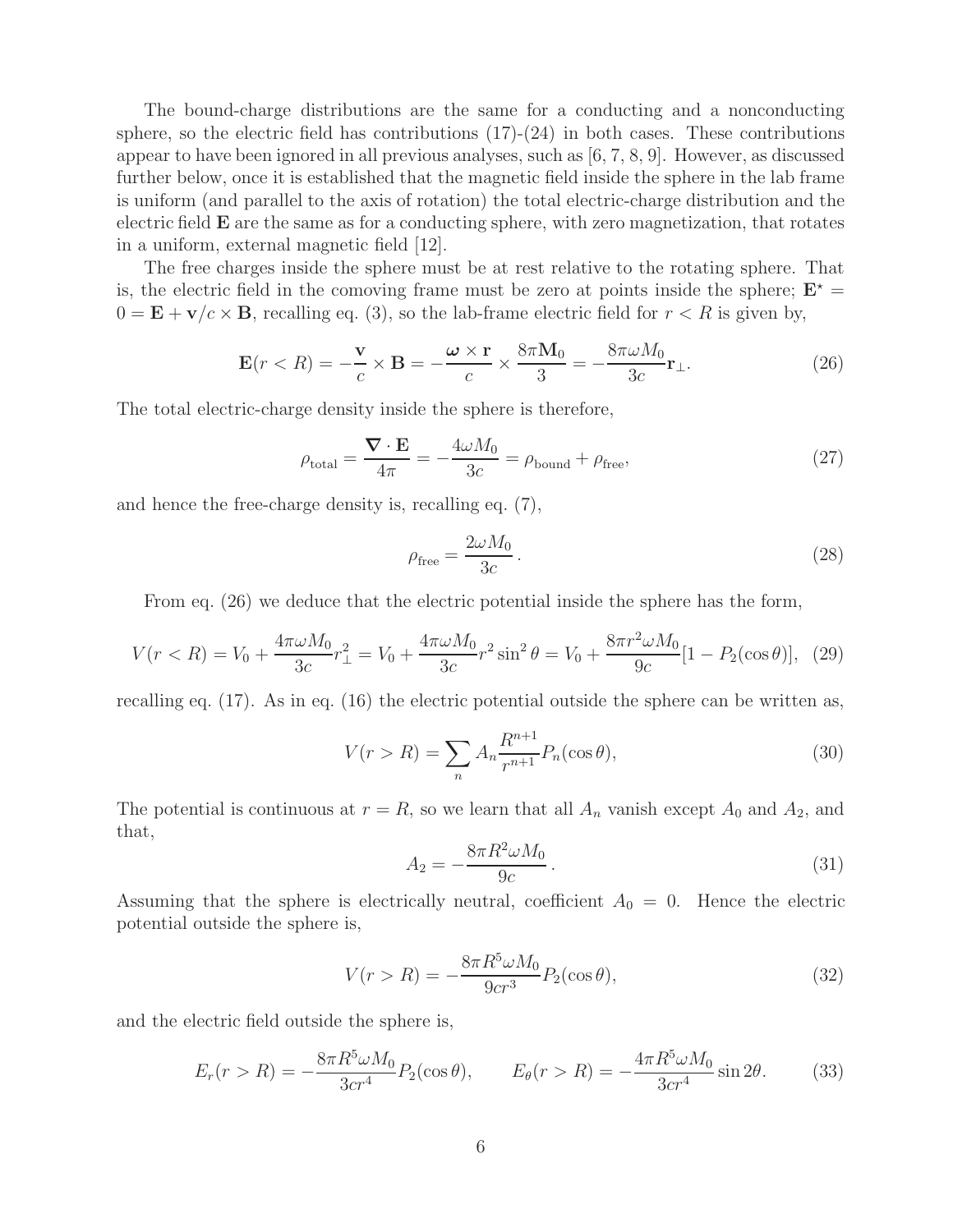The difference  $\Delta V$  in the external potential between points on the equator and on the "north" pole of the sphere is,

$$
\Delta V = V(\theta = 90^{\circ}) - V(\theta = 0) = \frac{4\pi R^2 \omega M_0}{3c},
$$
\n(34)

which is slightly larger that the result  $(22)$  for a nonconducting sphere.<sup>6</sup> This is the opencircuit voltage difference between the equator and the "north" pole. It is also the difference in the interior potential (29), such that for any closed loop that includes both the "north" pole and a point on the equation, we have that  $\oint_{\text{loop}} \mathbf{E} \cdot d\mathbf{l} = 0$ .<sup>7</sup>

For completeness, we note that the surface-charge density is given by,

$$
\sigma_{\text{total}} = \frac{E_r(R^+) - E_r(R^-)}{4\pi} = \frac{\omega R M_0}{c} \frac{5 \cos^2 \theta - 2}{3}, \qquad \sigma_{\text{free}} = \frac{2\omega R M_0 \cos^2 \theta}{3c}.
$$
 (35)

recalling the bound surface charge of eq. (8). Finally, the electric-displacement field **D** inside the conducting, magnetized sphere is,

$$
\mathbf{D}(r < R) = \mathbf{E} + 4\pi \mathbf{P} = \frac{4\pi\omega M_0}{3c} \mathbf{r}_{\perp}.
$$
\n
$$
(36)
$$

#### **2.5 Comments**

In the above analysis we have ignored the correction to the magnetic field due to the rotating charge distributions, as this is of order  $\omega^2 R^2/c^2$ . We also ignore the effect of centrifugal forces on the charge distributions. Furthermore, if the material is paramagnetic rather then having strictly fixed magnetization, there results a small electric field even if the magnetization is zero when at rest [20]. *Some additional remarks on these topics appear at the end of [12].*

If the conductor (and magnetization, if any) has axial symmetry, and the magnetic field is uniform and parallel to the axis of rotation, the internal electric field will be in the **r**⊥ direction. Then for a neutral conductor, the electric-dipole moment is zero, and the lowest nonzero moment of the charge distribution is the quadrupole. Hence, the electric field falls off as  $1/r^4$  at large distances, no matter what is the shape of the axially symmetric conductor.<sup>8</sup>

## **A Summary of the Principles of Electrodynamics in a Rotating Frame**

For reference, we reproduce the principles of electrodynamics in the frame of a slowly rotating medium where  $\epsilon$  and  $\mu$  differ from unity.<sup>9,10</sup>

<sup>6</sup>Of course, a rotating nonconducting sphere could not be used as a unipolar generator.

<sup>7</sup>It remains disconcerting to some people that nonetheless the rotating, conducting, magnetized sphere could be used as a homopolar generator, driving a current through a load connected to the "north" pole and the equator via sliding contacts.

<sup>8</sup>The case of a right-circular-cylinder conductor is reviewed in [10].

<sup>&</sup>lt;sup>9</sup>This Appendix is from sec. 2.2.5 of [17].

<sup>&</sup>lt;sup>10</sup>This case is discussed most thoroughly by Ridgely  $[21, 22]$ , but primarily for the interesting limit of steady charge and current distributions.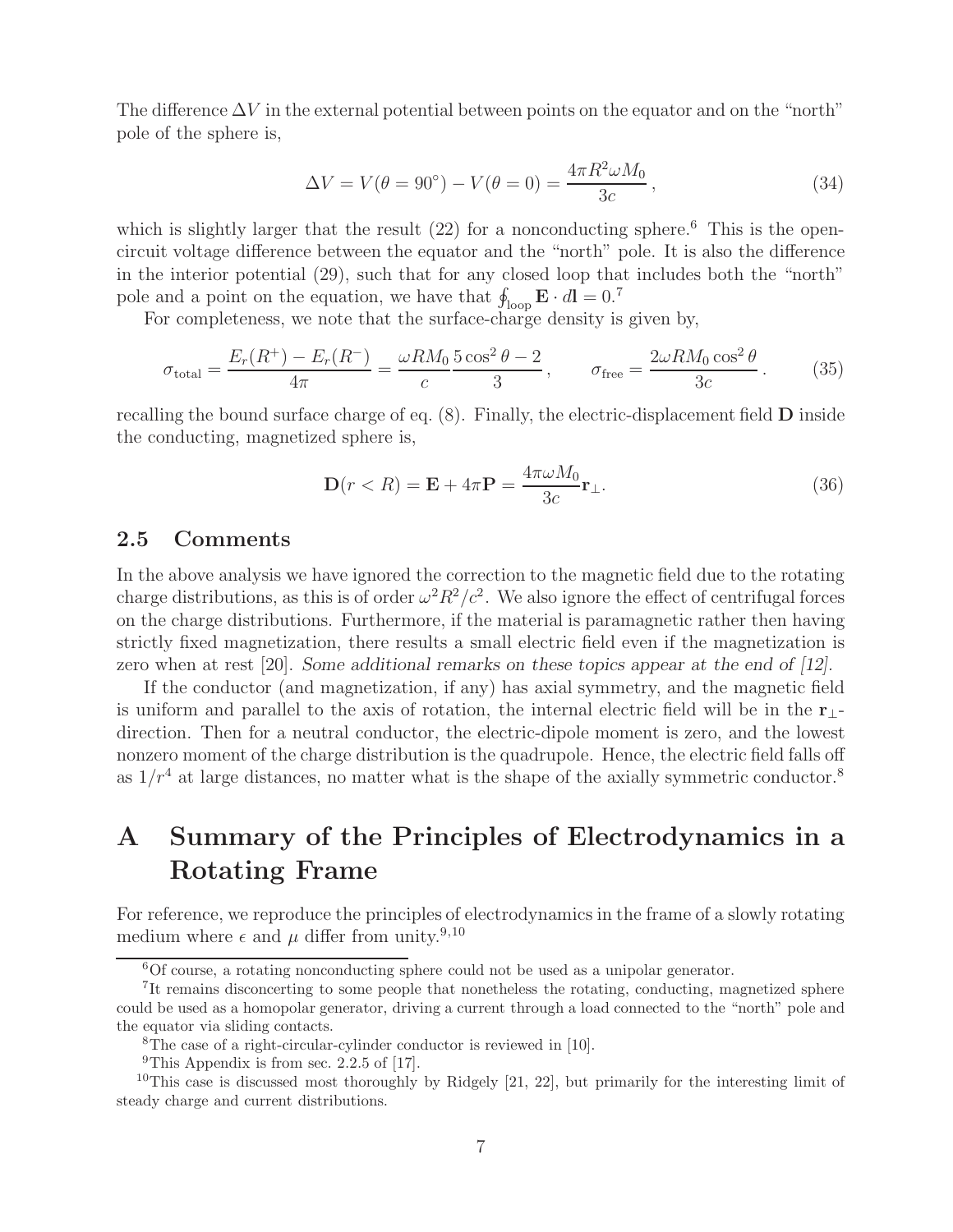The (cylindrical) coordinate transformation is,

$$
r' = r,
$$
  $\phi' = \phi - \omega t,$   $z' = z,$   $t' = t,$  (37)

where quantities in observed in the rotating frame are labeled with a '. The transformations of charge and current density are,

$$
\rho' = \rho, \qquad \mathbf{J}' = \mathbf{J} - \rho \mathbf{v}, \tag{38}
$$

where **v** ( $v \ll c$ ) is the velocity with respect to the lab frame of the observer in the rotating frame. The transformations of the electromagnetic fields are,

$$
\mathbf{B}' = \mathbf{B}, \qquad \mathbf{D}' = \mathbf{D} + \frac{\mathbf{v}}{c} \times \mathbf{H}, \qquad \mathbf{E}' = \mathbf{E} + \frac{\mathbf{v}}{c} \times \mathbf{B}, \qquad \mathbf{H}' = \mathbf{H}.
$$
 (39)

The transformations of the electric and magnetic polarizations are,

$$
\mathbf{P}' = \mathbf{P} - \frac{\mathbf{v}}{c} \times \mathbf{M}, \qquad \mathbf{M}' = \mathbf{M}, \tag{40}
$$

if we regard these polarizations as defined by  $\mathbf{D}' = \mathbf{E}' + 4\pi \mathbf{P}'$  and,  $\mathbf{B}' = \mathbf{H}' + 4\pi \mathbf{M}'$ .

The lab-frame bound charge and current densities,  $\rho_{\text{bound}} = -\nabla \cdot \mathbf{P}$  and  $\mathbf{J}_{\text{bound}} = \partial \mathbf{P}/\partial t +$  $c \, \boldsymbol{\nabla} \times \mathbf{M}$  transform to

$$
\rho'_{\text{bound}} = -\nabla' \cdot \mathbf{P}' - \frac{2\omega \cdot \mathbf{M}'}{c} + \frac{\mathbf{v}}{c} \cdot \nabla' \times \mathbf{M}',\tag{41}
$$

$$
\mathbf{J}_{\text{bound}}' = \frac{\partial \mathbf{P}'}{\partial t'} + c \, \nabla' \times \mathbf{M}' + \mathbf{v} (\nabla' \cdot \mathbf{P}') + \frac{\mathbf{v}}{c} \times \frac{\partial \mathbf{M}'}{\partial t'} + (\mathbf{P}' \cdot \nabla) \mathbf{v} - (\mathbf{v} \cdot \nabla) \mathbf{P}'. \tag{42}
$$

Force **F** is invariant under the transformation (37). In particular, a charge q with velocity  $\mathbf{v}_q$  in the lab frame experiences a Lorentz force in the rotating frame given by,

$$
\mathbf{F}' = q\left(\mathbf{E}' + \frac{\mathbf{v}'_q}{c} \times \mathbf{B}'\right) = q\left(\mathbf{E} + \frac{\mathbf{v}_q}{c} \times \mathbf{B}\right) = \mathbf{F},\tag{43}
$$

where  $\mathbf{v}'_q = \mathbf{v}_q - \mathbf{v}$ . Similarly, the Lorentz force density **f**' on charge and current densities in the rotating frame is,

$$
\mathbf{f}' = \rho' \mathbf{E}' + \frac{\mathbf{J}'}{c} \times \mathbf{B}' = (\rho'_{\text{free}} + \rho'_{\text{bound}}) \mathbf{E}' + \frac{\mathbf{J}'_{\text{free}} + \mathbf{J}'_{\text{bound}}}{c} \times \mathbf{B}'. \tag{44}
$$

Maxwell's equations in the rotating frame can be written as,

$$
\nabla' \cdot \mathbf{B}' = 0,\tag{45}
$$

$$
\nabla' \cdot \mathbf{D}' = 4\pi \rho'_{\text{free,total}} = 4\pi \left( \rho'_{\text{free}} + \rho'_{\text{other}} \right),\tag{46}
$$

$$
\nabla' \times \mathbf{E}' + \frac{\partial \mathbf{B}'}{\partial ct'} = 0,\tag{47}
$$

$$
\nabla' \times \mathbf{H}' - \frac{\partial \mathbf{D}'}{\partial ct'} = \frac{4\pi}{c} \mathbf{J}'_{\text{free,total}} = \frac{4\pi}{c} \left( \mathbf{J}'_{\text{free}} + \mathbf{J}'_{\text{other}} \right),\tag{48}
$$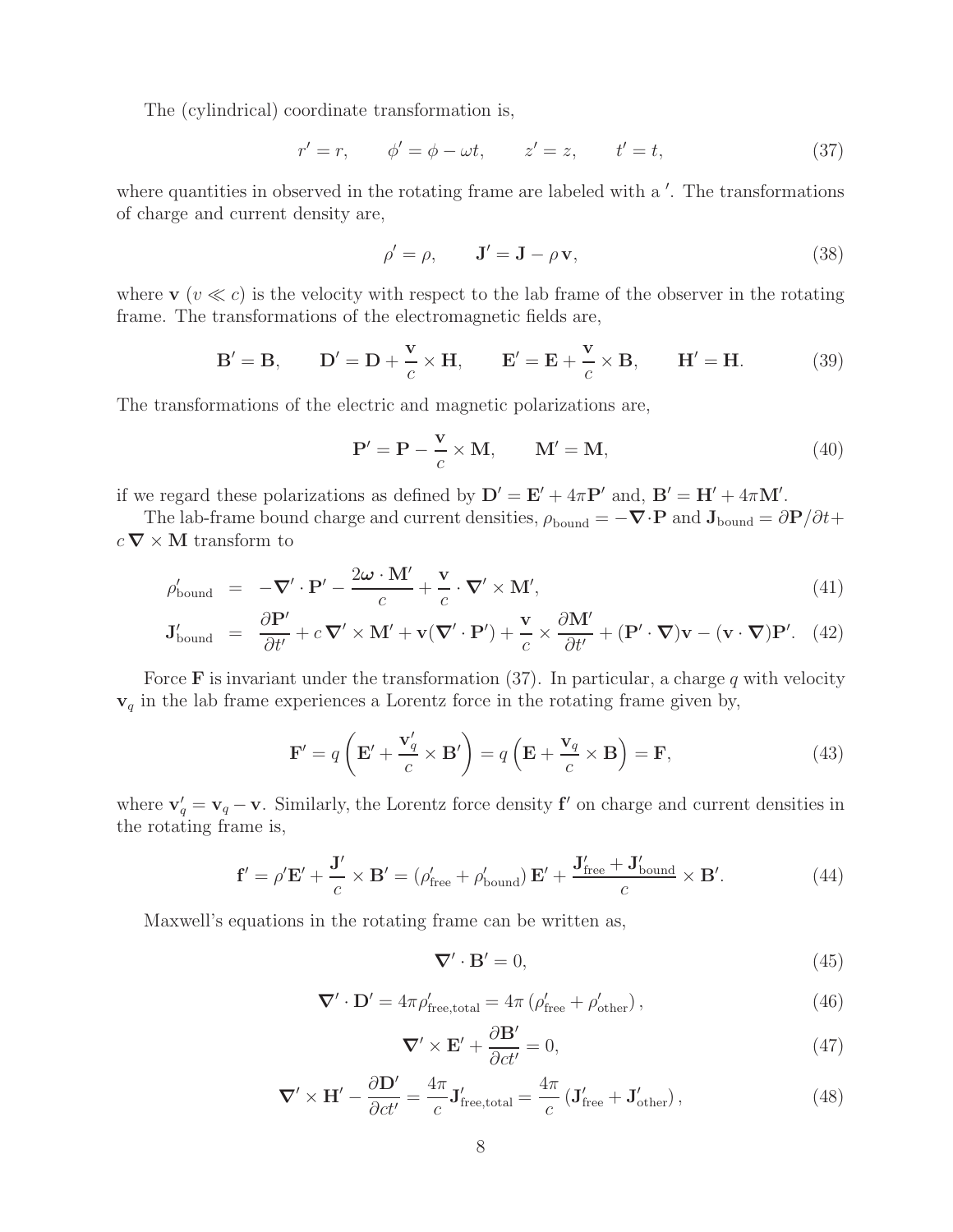where  $\rho'_{\text{free}} = \rho_{\text{free}}$  and  $\mathbf{J}'_{\text{free}} = \mathbf{J}_{\text{free}} - \rho_{\text{free}}\mathbf{v}$  are the free charge and current densities, and the "other" charge and current densities that appear to an observer in the rotating frame are,

$$
\rho'_{\text{other}} = -\frac{\mathbf{v} \cdot \mathbf{J}_{\text{free}}'}{c^2} + \frac{\boldsymbol{\omega} \cdot \mathbf{H}'}{2\pi c} - \frac{\mathbf{v}}{4\pi c} \cdot \frac{\partial \mathbf{D}'}{\partial ct'},
$$
\n(49)

$$
\mathbf{J}_{\text{other}}' = \rho_{\text{free}}' \mathbf{v} + \left(\frac{\mathbf{D}'}{4\pi} \cdot \mathbf{\nabla}\right) \mathbf{v} - (\mathbf{v} \cdot \mathbf{\nabla}) \frac{\mathbf{D}'}{4\pi} - \frac{\mathbf{v}}{4\pi c} \times \frac{\partial \mathbf{H}'}{\partial t'}.
$$
(50)

The "other" charge and current distributions are sometimes called "fictitious" [26], but we find this term ambiguous. For an example with an "other" charge density  $\omega \cdot \mathbf{H}^7/2\pi c$  in the rotating frame, see [27].

Maxwell's equations can also be expressed only in terms of the fields  $E'$  and  $B'$  and charge and current densities associated with free charges as well as with electric and magnetic polarization,

$$
\nabla' \cdot \mathbf{E}' = 4\pi \rho'_{\text{total}},\tag{51}
$$

and,

$$
\nabla' \times \mathbf{B}' - \frac{\partial \mathbf{E}'}{\partial ct'} = \frac{4\pi}{c} \mathbf{J}'_{\text{total}},\tag{52}
$$

where,

$$
\rho'_{\text{total}} = \rho'_{\text{free}} - \frac{\mathbf{v}}{c^2} \cdot \mathbf{J}'_{\text{free}} - \nabla' \cdot \mathbf{P}' + \frac{\boldsymbol{\omega} \cdot \mathbf{H}'}{2\pi c} - \frac{\mathbf{v}}{4\pi c} \cdot \frac{\partial \mathbf{D}'}{\partial ct'}
$$
\n
$$
= \rho'_{\text{free,total}} - \nabla' \cdot \mathbf{P}'
$$
\n
$$
= \rho'_{\text{free}} + \rho'_{\text{bound}} + \rho'_{\text{more}} ,
$$
\n(53)

$$
\rho'_{\text{more}} = -\frac{\mathbf{v}}{c^2} \cdot \left( \mathbf{J}'_{\text{free}} + \frac{\partial \mathbf{P}'}{\partial t'} + c \nabla' \times \mathbf{M}' \right) + \frac{\boldsymbol{\omega} \cdot \mathbf{B}'}{2\pi c} - \frac{\mathbf{v}}{4\pi c} \cdot \frac{\partial \mathbf{E}'}{\partial ct'},
$$
\n(54)

$$
\mathbf{J}_{\text{total}}' = \mathbf{J}_{\text{free}}' + \frac{\partial \mathbf{P}'}{\partial t'} + c \nabla' \times \mathbf{M}' + \rho_{\text{free}}' \mathbf{v} + \left(\frac{\mathbf{D}'}{4\pi} \cdot \nabla\right) \mathbf{v} - (\mathbf{v} \cdot \nabla)\frac{\mathbf{D}'}{4\pi} - \frac{\mathbf{v}}{4\pi c} \times \frac{\partial \mathbf{H}'}{\partial t'}
$$
\n
$$
= \mathbf{J}_{\text{free,total}}' + \frac{\partial \mathbf{P}'}{\partial t'} + c \nabla' \times \mathbf{M}'
$$
\n
$$
= \mathbf{J}_{\text{free}}' + \mathbf{J}_{\text{bound}}' + \mathbf{J}_{\text{more}}',
$$
\n
$$
\mathbf{J}_{\text{more}}' = \mathbf{v} \left(\rho_{\text{free}}' - \nabla' \cdot \mathbf{P}' - \frac{2\omega \cdot \mathbf{M}'}{c} + \frac{\mathbf{v}}{c} \cdot \nabla' \times \mathbf{M}'\right) + \left(\frac{\mathbf{E}'}{4\pi} \cdot \nabla\right) \mathbf{v} - (\mathbf{v} \cdot \nabla)\frac{\mathbf{E}'}{4\pi} - \frac{\mathbf{v}}{4\pi c} \times \frac{\partial \mathbf{B}'}{\partial t'}.
$$
\n(56)

The contribution of the polarization densities to the source terms in Maxwell's equations in much more complex in the rotating frame than in the lab frame.Because of the "other" source terms that depend on the fields in the rotating frame, Maxwell's equations cannot be solved directly in this frame. Rather, an iterative approach is required in general.

The constitutive equations for linear isotropic media at rest in the rotating frame are,

$$
\mathbf{D}' = \epsilon \mathbf{E}', \qquad \mathbf{B}' = \mu \mathbf{H}' - (\epsilon \mu - 1) \frac{\mathbf{v}}{c} \times \mathbf{E}', \tag{57}
$$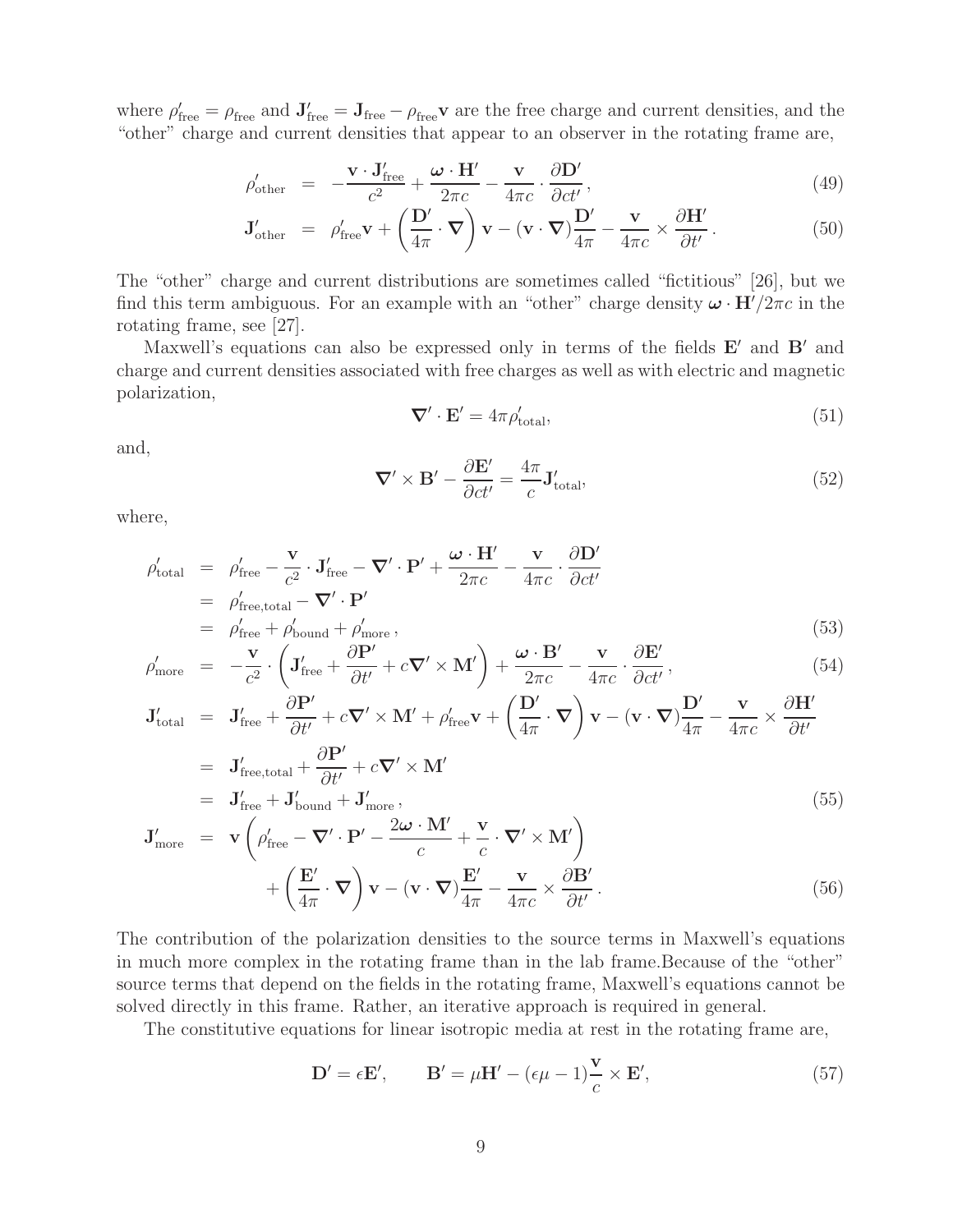in the rotating frame, and,

$$
\mathbf{D} = \epsilon \mathbf{E} + (\epsilon \mu - 1) \frac{\mathbf{v}}{c} \times \mathbf{H}, \qquad \mathbf{B} = \mu \mathbf{H} - (\epsilon \mu - 1) \frac{\mathbf{v}}{c} \times \mathbf{E}, \tag{58}
$$

in the lab frame. The lab-frame constitutive equations (58) are the same as for a nonrotating medium that moves with constant velocity **v** with respect to the lab frame.

We can also write the constitutive equations (57) for a linear isotropic medium in terms of the fields **B**', **E**', **P**' and **M**' by noting that  $\mathbf{D}' = \mathbf{E}' + 4\pi \mathbf{P}'$  and  $\mathbf{H}' = \mathbf{B}' - 4\pi \mathbf{M}'$ , so that,

$$
\mathbf{P}' = \frac{\epsilon - 1}{4\pi} \mathbf{E}',
$$
\n
$$
\mathbf{M}' = \left(1 - \frac{1}{\mu}\right) \frac{\mathbf{B}'}{4\pi} - \left(\epsilon - \frac{1}{\mu}\right) \frac{\mathbf{v}}{c} \times \frac{\mathbf{E}'}{4\pi} = \left(1 - \frac{1}{\mu}\right) \frac{\mathbf{B}'}{4\pi} - \frac{\epsilon \mu - 1}{\mu(\epsilon - 1)} \frac{\mathbf{v}}{c} \times \mathbf{P}'. \quad (59)
$$

Similarly, the constitutive equations (58) in the lab frame can be written to order  $v/c$  as,

$$
\mathbf{P} = \frac{\epsilon - 1}{4\pi} \mathbf{E} + \left(\epsilon - \frac{1}{\mu}\right) \frac{\mathbf{v}}{c} \times \frac{\mathbf{B}}{4\pi} = \frac{\epsilon - 1}{4\pi} \mathbf{E} + \frac{\epsilon \mu - 1}{\mu - 1} \frac{\mathbf{v}}{c} \times \mathbf{M},
$$
\n
$$
\mathbf{M} = \left(1 - \frac{1}{\mu}\right) \frac{\mathbf{B}}{4\pi} - \left(\epsilon - \frac{1}{\mu}\right) \frac{\mathbf{v}}{c} \times \frac{\mathbf{E}}{4\pi} = \left(1 - \frac{1}{\mu}\right) \frac{\mathbf{B}}{4\pi} - \frac{\epsilon \mu - 1}{\mu(\epsilon - 1)} \frac{\mathbf{v}}{c} \times \mathbf{P}.
$$
\n(60)

Ohm's law for the conduction current  $J_C$  has the same form for a medium with velocity **u** relative to the rotating frame as it does for a medium with velocity **u** relative to the lab frame,

$$
\mathbf{J}'_C = \sigma \left( \mathbf{E}' + \frac{\mathbf{u}'}{c} \times \mathbf{B}' \right) = \sigma \left( \mathbf{E} + \frac{\mathbf{u}}{c} \times \mathbf{B} \right) = \mathbf{J}_C,\tag{61}
$$

where  $\sigma$  is the electric conductivity of a medium at rest.

### **References**

- [1] M. Faraday, *On Lines of Magnetic Force*, Phil. Trans. Roy. Soc. London **142**, 25 (1852), http://kirkmcd.princeton.edu/examples/EM/faraday\_ptrsl\_142\_25\_52.pdf
- [2] M.J. Crooks *et al.*, *One-piece Faraday generator: A paradoxical experiment from 1851*, Am. J. Phys. **46**, 729 (1978), http://kirkmcd.princeton.edu/examples/EM/crooks\_ajp\_46\_729\_78.pdf
- [3] P. Lorrain, *Electrostatic charges in* **v** × **B** *fields: the Faraday disk and the rotating sphere*, Eur. J. Phys. **11**, 94 (1990), http://kirkmcd.princeton.edu/examples/EM/lorrain\_ejp\_11\_94\_90.pdf
- [4] P. Lorrain, J. McTavish and F. Lorrain, *Magnetic fields in moving conductors: four simple examples*, Eur. J. Phys. **19**, 451 (1998), http://kirkmcd.princeton.edu/examples/EM/lorrain\_ejp\_19\_451\_98.pdf
- [5] K.T. McDonald, *Is Faraday's Disk Dynamo a Flux-Rule Exception?* (July 27, 2019), http://kirkmcd.princeton.edu/examples/faradaydisk.pdf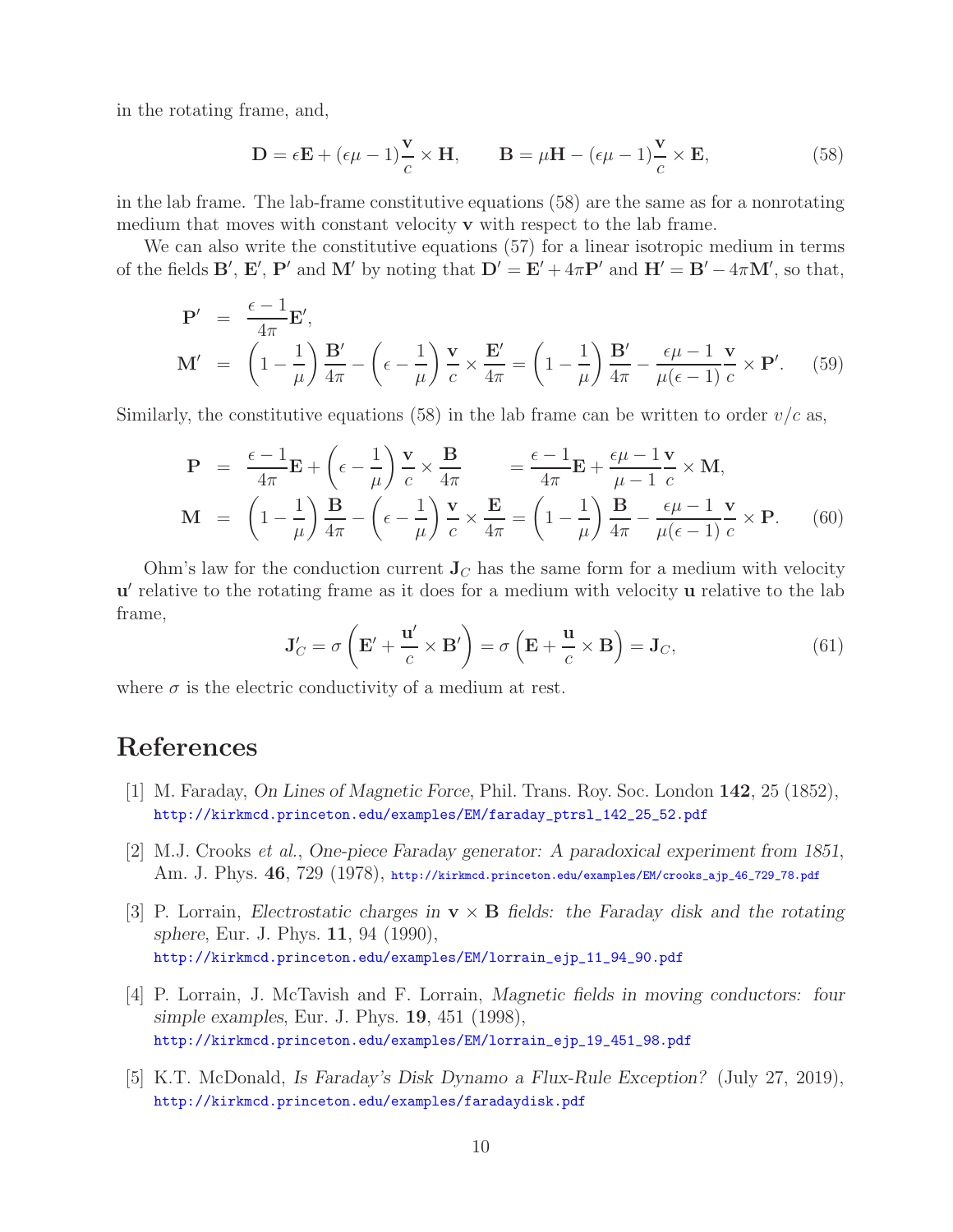- [6] W.F.G. Swann, *Unipolar Induction*, Phys. Rev. **15**, 365 (1920), http://kirkmcd.princeton.edu/examples/EM/swann\_pr\_15\_365\_20.pdf
- [7] O. Rognley, *The Eelectric Field of a Magnetized Spheroid Rotating about the Axis of Magnetization*, Phys. Rev. **19**, 609 (1922), http://kirkmcd.princeton.edu/examples/EM/rognley\_pr\_19\_609\_22.pdf
- [8] L. Davis, Jr, *Stellar Electromagnetic Fields*, Phys. Rev. **47**, 632 (1947), http://kirkmcd.princeton.edu/examples/EM/davis\_pr\_72\_632\_47.pdf
- [9] A.I. Miller, *Unipolar Induction: A Case Study in the Interaction between Science and Technology*, Ann. Sci. **38**, 155 (1981), http://kirkmcd.princeton.edu/examples/EM/miller\_as\_38\_155\_81.pdf
- [10] K.T. McDonald, *Unipolar Induction via a Rotating Magnetized Cylinder* (Aug. 17, 2008), http://kirkmcd.princeton.edu/examples/magcylinder.pdf
- [11] J.J. Thomson, *Recent Researches in Electricity and Magnetism* (Clarendon Press, 1893), secs. 434-440, http://kirkmcd.princeton.edu/examples/EM/thomson\_recent\_researches\_in\_electricity.pdf
- [12] K.T. McDonald, *Conducting Sphere That Rotates in a Uniform Magnetic Field* (Mar. 13, 2002), http://kirkmcd.princeton.edu/examples/rotatingsphere.pdf
- [13] J.D. Jackson, *Classical Electrodynamics*, 2nd ed. (Wiley, 1975), sec. 5.10, http://kirkmcd.princeton.edu/examples/EM/jackson\_ce2\_75.pdf
- [14] H. Minkowski, *Die Grundgleichen f¨ur die elektromagnetischen Vorlage in bewegten Körpern*, Göttinger Nachricthen, pp. 55-116 (1908), http://kirkmcd.princeton.edu/examples/EM/minkowski\_ngwg\_53\_08.pdf http://kirkmcd.princeton.edu/examples/EM/minkowski\_ngwg\_53\_08\_english.pdf
- [15] J. van Bladel, *Relativistic Theory of Rotating Disks*, Proc. IEEE **61**, 260 (1973), http://kirkmcd.princeton.edu/examples/EM/vanbladel\_pieee\_61\_260\_73.pdf
- [16] T. Shiozawa, *Phenomenological and Electron-Theoretical Study of the Electrodynamics of Rotating Systems*, Proc. IEEE **61**, 1694 (1973), http://kirkmcd.princeton.edu/examples/EM/shiozawa\_pieee\_61\_1694\_73.pdf
- [17] K.T. McDonald, *Electrodynamics of Rotating Systems* (Aug. 6, 2008), http://kirkmcd.princeton.edu/examples/rotatingEM.pdf
- [18] H.A. Lorentz, *Alte und Neue Fragen der Physik*, Phys. Z. **11**, 1234 (1910), http://kirkmcd.princeton.edu/examples/EM/lorentz\_pz\_11\_1234\_10.pdf
- [19] V. Hnizdo and K.T. McDonald, *Fields and Moments of a Moving Electric Dipole* (Nov. 29, 2011), http://kirkmcd.princeton.edu/examples/movingdipole.pdf
- [20] S.J. Barnett, *Magnetization by Rotation*, Phys. Rev. **6**, 239 (1915), http://kirkmcd.princeton.edu/examples/EM/barnett\_pr\_6\_239\_15.pdf